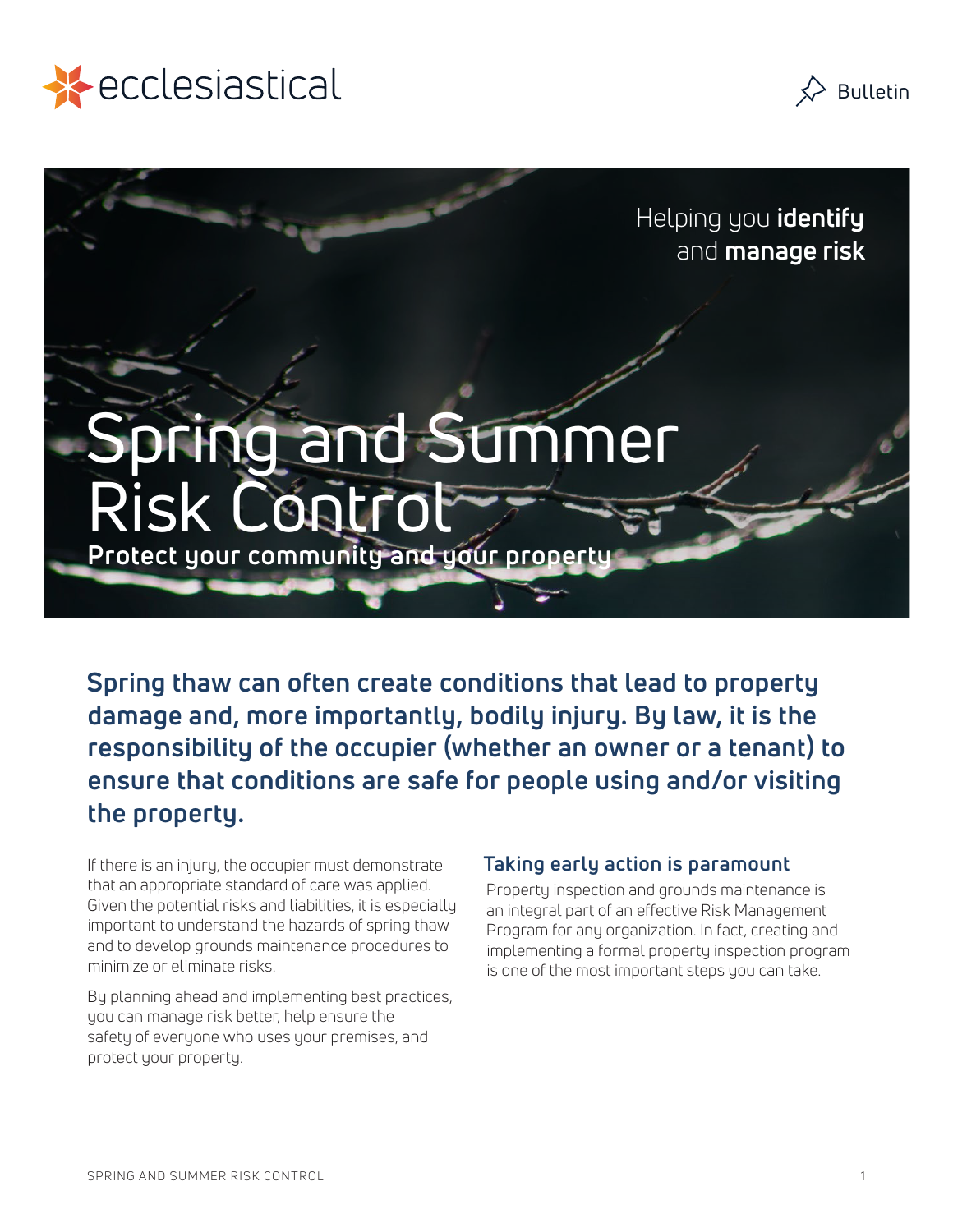Your grounds maintenance program should include policies and procedures for carrying out regular general inspections, identifying problem areas, and resolving problems. A written policy should :

- indicate the frequency of inspections (monthly, at a minimum);
- identify the person(s) who will perform the inspections;
- include comprehensive inspection checklists; and
- stipulate that all custodial staff be required to read, understand, and comply with the policy.

Should an incident occur, a completed checklist that is signed and dated will demonstrate that adequate precautions were taken. An inspection program that allows you to identify and repair problems early on can also help reduce maintenance costs over time.

To ensure the safe condition of your grounds following a spring thaw, the following are among the primary measures to include on your spring maintenance checklists.

## **Grounds maintenance**

- **→** Remove any accumulated debris around the property such as branches, leaves, and garbage.
- **→** Inspect the grounds for depressions, potholes, exposed tree roots, or animal dens as they represent trip and fall hazards. Repair immediately.
- **→** Inspect parking lots for potholes, ruts, or loose chunks of asphalt caused by snow ploughing. Gravel parking lots should be levelled with fresh material.
- **→** Inspect all walkways for uneven concrete panels and pavers caused by frost heaving. Make sure that all panels are still flush with one another. If the difference in height between adjacent panels is  $\frac{1}{2}$  inch (13 mm) or more, the panel should be re-levelled or replaced. If the pathway surface appears uneven, it may be necessary to lift the pavers, add more crushed limestone to the bed, re-compact it and reset the pavers. For asphalt walkways, inspect the asphalt for any cracks and depressions that can create trip and fall hazards.
- **→** Make sure that all trees/large bushes are well pruned. Engage a professional contractor to perform heavy pruning and tree removal work to avoid injuries to your employees, volunteers, and property.
- Do not allow grass fires, or the burning of trash or yard waste on the property.

Grass fires do not contribute to the health of the grounds and these types of "controlled" fires can quickly become uncontrollable.

- **→** Do not let water accumulate anywhere on the property.
- **→** Cordon off hazardous areas and post warning signs.

## **Security system maintenance**

- **→** Inspect all exterior lights and signs to ensure that they have not been damaged by snow, snow ploughs, shovelling, etc. Repair and replace as required.
- **→** Inspect surveillance equipment e.g. closed circuit cameras — for signs of damage. Repair as required. Change wiping and cleaning cloths that have been used in raw food preparation areas immediately after use.

### **Building maintenance**

- **→** Examine all exterior stairs and wheelchair ramps and ensure they are structurally sound and in good condition following the winter. Inspect treads and handrails and repair as required.
- **→** Check interior floors around entryways for damage from salt or moisture and repair as needed.
- **→** Check window frames for signs of damage.
- **→** Have the roof inspected every two years for signs of any damage or possible leaks. Replace missing shingles immediately to avoid interior damage.